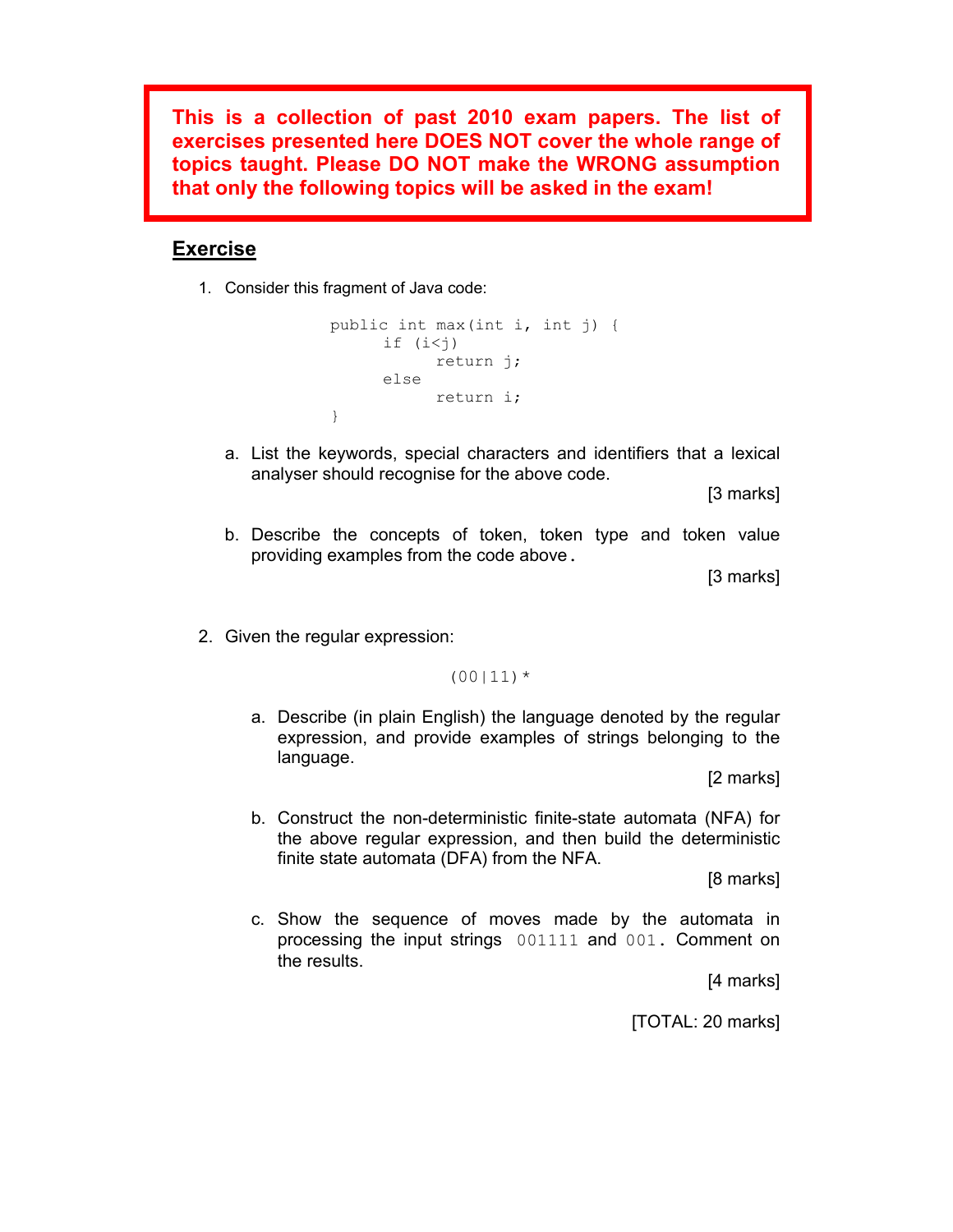1. Consider the following context-free grammar G for boolean expressions:

 $B \rightarrow B$  & & B  $B \rightarrow B || B$  $B \rightarrow (B)$  $B \rightarrow id$ where  $\&\&$  || ( ) and id are tokens, while B is a non-terminal.

a. Demonstrate that the above grammar is ambiguous, by providing two different left-most derivations for the expression:

id || id && id && id

Discuss why ambiguity is a problem, by showing the abstract syntax trees (ASTs) associated with the two derivations previously built. [8 marks]

b. Fully parenthesise the expression based on the meaning of each of the derivations previously provided.

[2 marks]

c. Illustrate how ambiguity problems can be resolved in CUP using precedence and associativity rules.

[3 marks]

- 2. Consider the following context-free grammar G1, being an unambiguous version of G:
	- $B \rightarrow B || A$  $B \rightarrow A$  $A \rightarrow A \& K$  R  $A \rightarrow R$  $R \rightarrow (B)$  $R \rightarrow id$
	- a. Demonstrate that there exists only one left-most derivation in G1 for the expression: id || id && id && id

[4 marks]

b. Extend G1 to an unambiguous grammar G2 that includes the relational operators:  $==$   $!=$   $\le$   $>$   $\le$   $\ge$   $=$   $\le$   $\ge$   $=$ . Assume these operators all have the same priority, which is higher than both  $\&\&$  and  $|\cdot|$ .

[8 marks]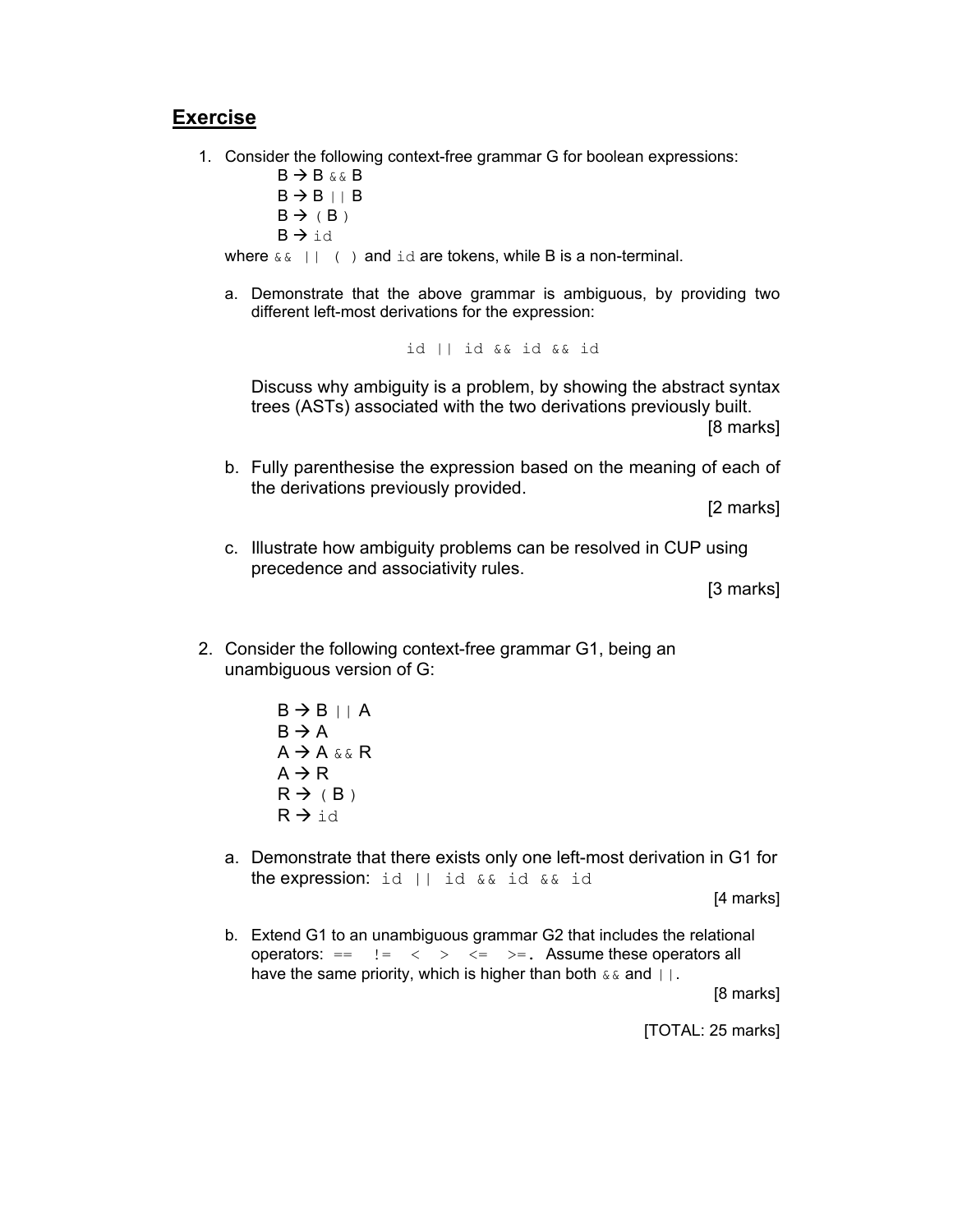Consider the following context-free grammar G for C-style variable assignment:

 $E \rightarrow L = R$  $E \rightarrow R$  $L \rightarrow * R$  $L \rightarrow id$  $R \rightarrow L$ 

where  $=$   $*$  and  $id$  are tokens, while E, L and R are non-terminals.

a. Demonstrate that G is not LR(0).

[8 marks]

b. Discuss the term shift-reduce conflict. Explain when and where the conflict arises in the given grammar. Provide an example of input that would incur into such a parsing conflict. Manually modify the table to resolve the conflict so that your input can be successfully parsed.

[6 marks]

c. Explain why LR(0) grammars often give rise to shift/reduce conflicts. Describe the advantages and drawbacks of LR(1) grammars compared to LR(0). In particular, discuss why LR(1) grammars avoid parsing action conflicts in most cases and why, although being so powerful, they are hardly ever used in practise.

[6 marks]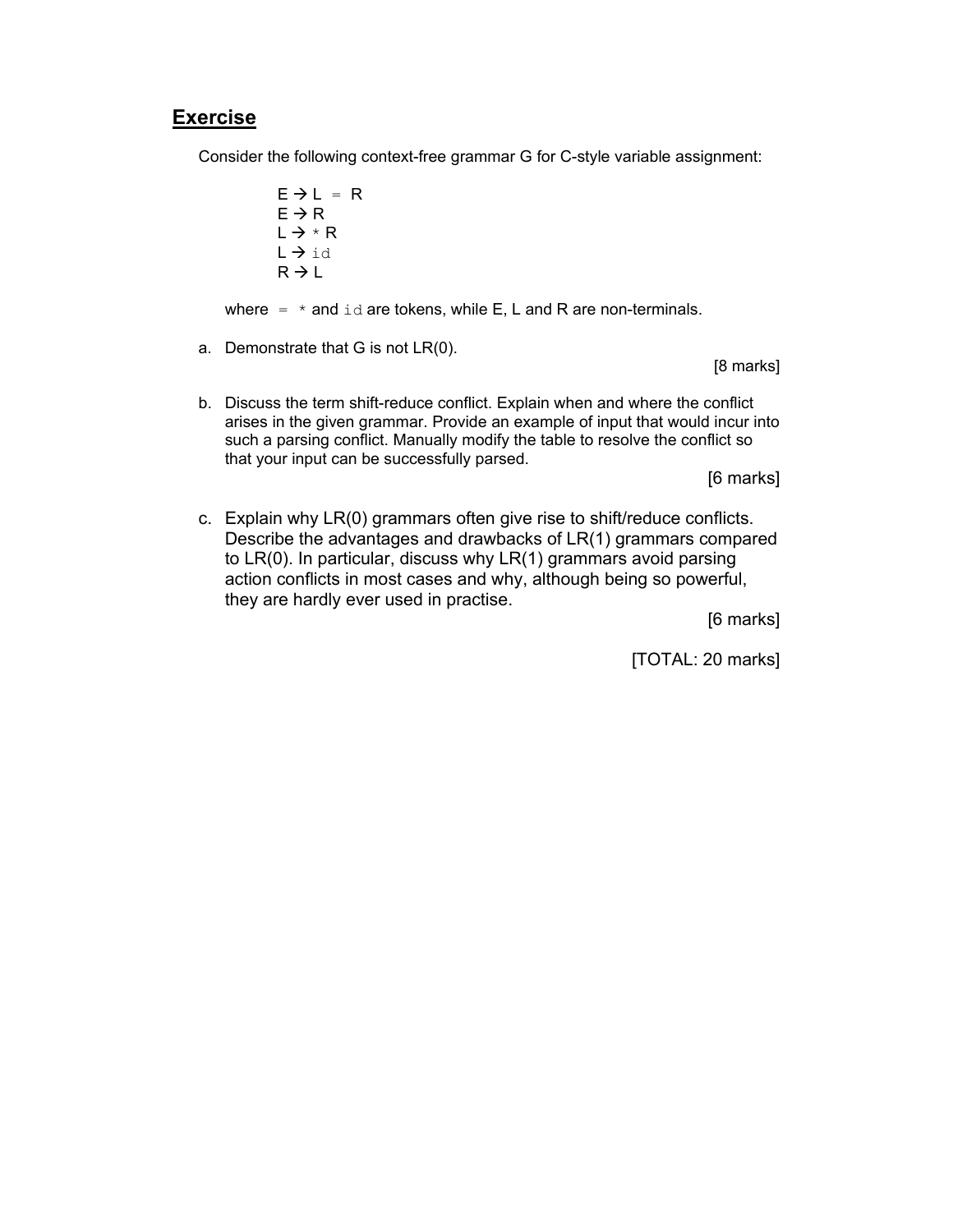Consider the fragment of Java code:

```
i=10;while (i < 0) {
     j = j + (j - i) * 1;i = (j * 5) / h - 10;}
```
a. Translate the above Java code into three-address code.

[5 marks]

b. Assume that (part of) the context-free grammar that generates the above code is the following:

> stmt\_list  $\rightarrow$  stmt\_list stmt | stmt stmt  $\rightarrow$  while stmt | assign\_stmt assign\_stmt  $\rightarrow$  ID BECOMES expr SEMI while stmt  $\rightarrow$  WHILE LPAREN expr RPAREN block  $block \rightarrow$  LBRACE stmt\_list RBRACE  $\text{expr} \rightarrow \text{expr}$  PLUS expr | expr TIMES expr | ID | NUMBER

Write a CUP-like specification to implement the syntax-directed definition for translating the above grammar for statements and expressions to three-address code. State clearly your assumptions about the type of the attribute associated with non-terminals where your intermediate code is stored, and about auxiliary functions you may use.

[10 marks]

c. Consider extending the above grammar to include the `for' statement:

for  $s$ tmt  $\equiv$  FOR (expr; expr; expr) block stmt

Show how the for statement can be translated to three-address code, making use of the basic three-address code operators. You may assume that the three expressions that form the for-condition must appear.

[10 marks]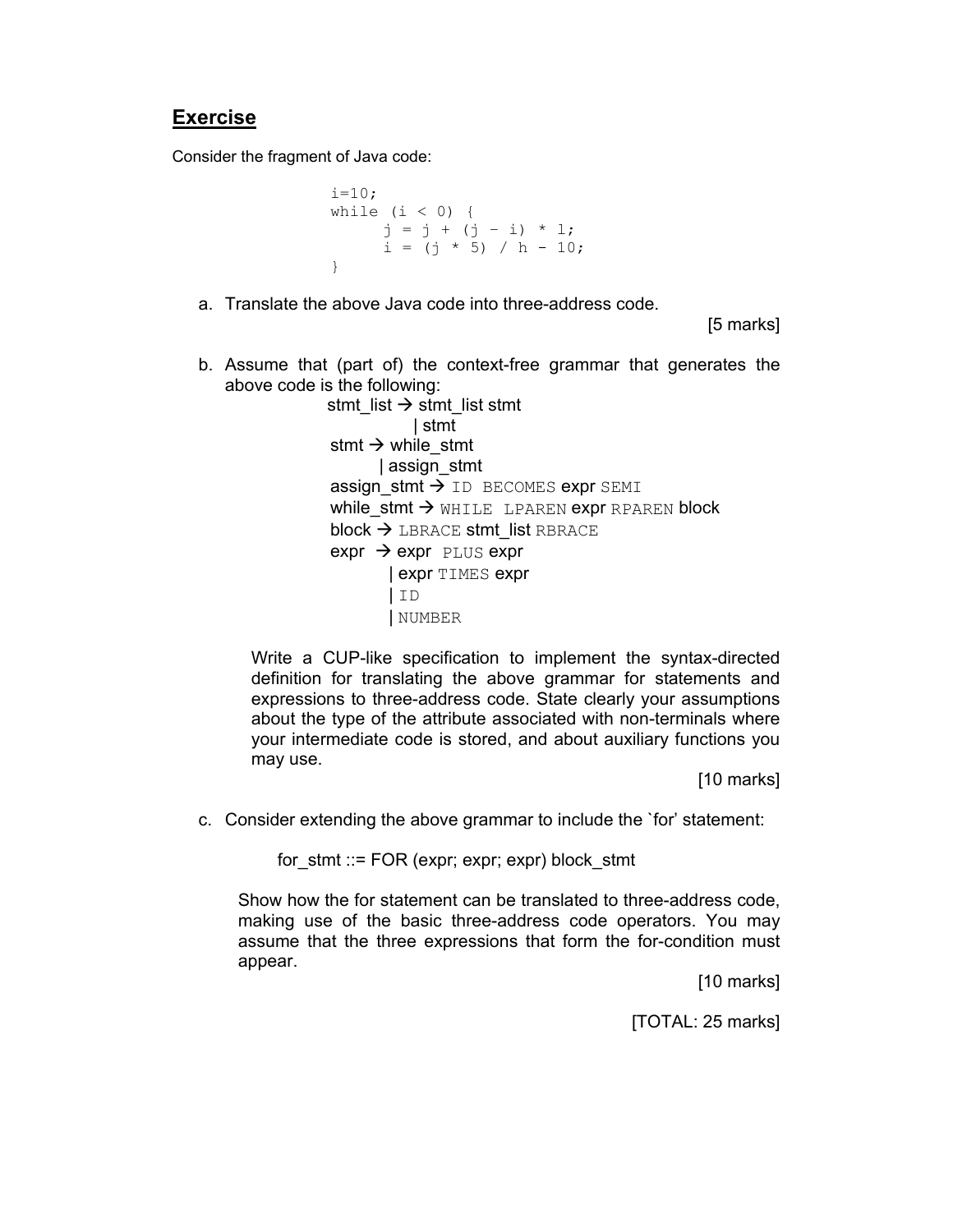Consider the following context-free grammar G:

 $S \rightarrow Ab$  $S \rightarrow BC$  $A \rightarrow aA$  $A \rightarrow \varepsilon$  $B \rightarrow aB$  $B \rightarrow \varepsilon$ 

where  $a$  b and c are tokens, while S, A and B are non-terminals (S is the start symbol of the grammar).

d. Demonstrate that G is not LR(0).

[8 marks]

e. Demonstrate that G is LR(1)

[12 marks]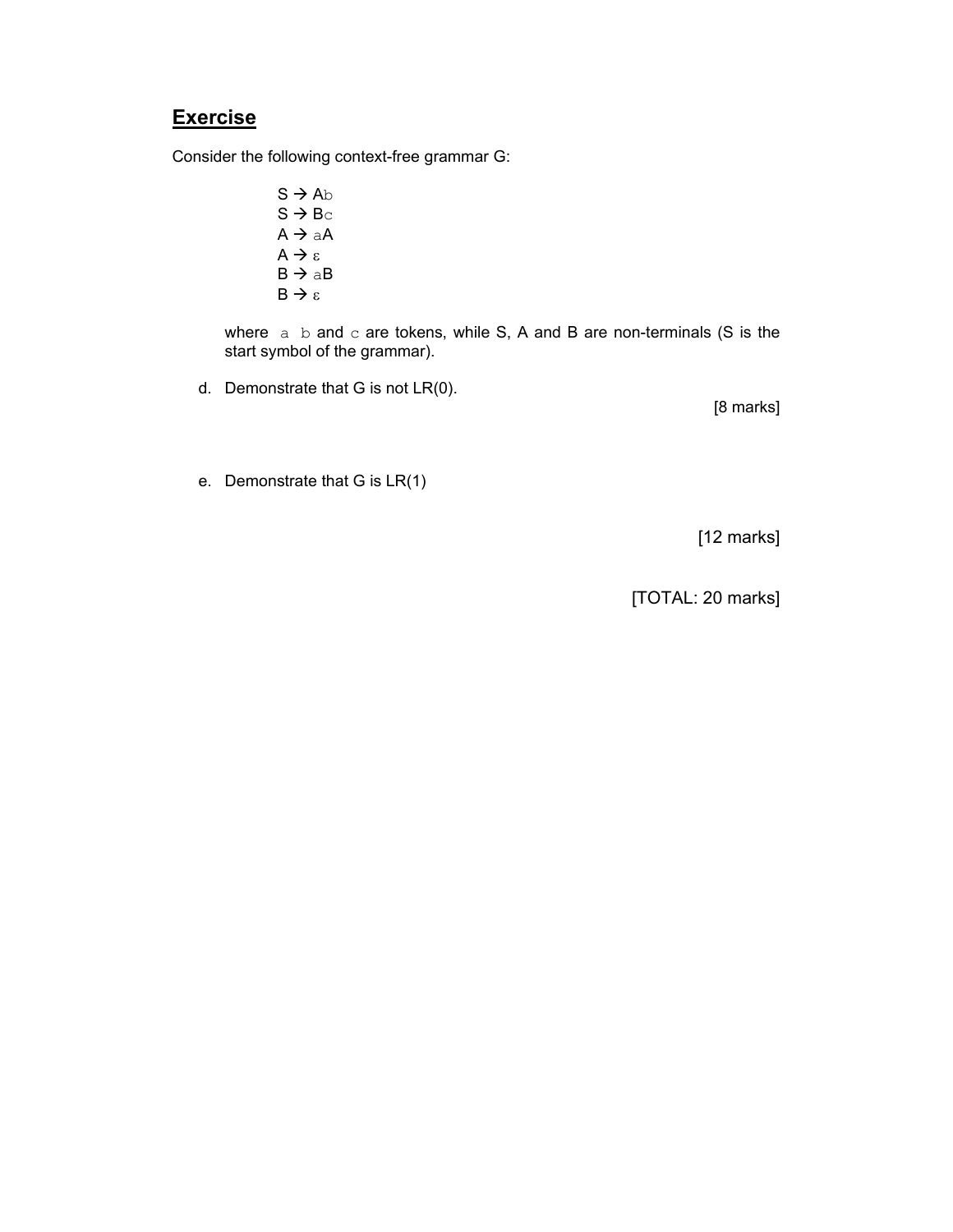Consider the fragment of Java code:

```
if (i != 0) { 
     j = (j + k) / i * 1;} else { 
     j = (j + k) / (i + 1) * l;}
```
a. Translate the above Java code into three-address code.

[5 marks]

b. Assume that (part of) the context-free grammar that generates the above code is the following:

> stmt\_list  $\rightarrow$  stmt\_list stmt | stmt stmt  $\rightarrow$  if stmt | assign\_stmt assign stmt  $\rightarrow$  ID BECOMES expr SEMI if stmt  $\rightarrow$  IF LPAREN expr RPAREN block ELSE block block  $\rightarrow$  LBRACE stmt\_list RBRACE  $expr \rightarrow expr$  DIVIDE expr | expr TIMES expr | ID | NUMBER

Write a CUP-like specification to implement the syntax-directed definition for translating the above grammar for statements and expressions to three-address code. State clearly your assumptions about the type of the attribute associated with non-terminals where your intermediate code is stored, and about auxiliary functions you may use.

[10 marks]

c. Consider extending the above grammar to include the `factorial' operator:

> a! =  $a * (a-1) * (a-2) * ... * 1$  $0! = 1$

Show how the factorial operartor can be translated to three-address code, making use of the basic three-address code operators. You may assume that a is a non-negative integer.

[10 marks]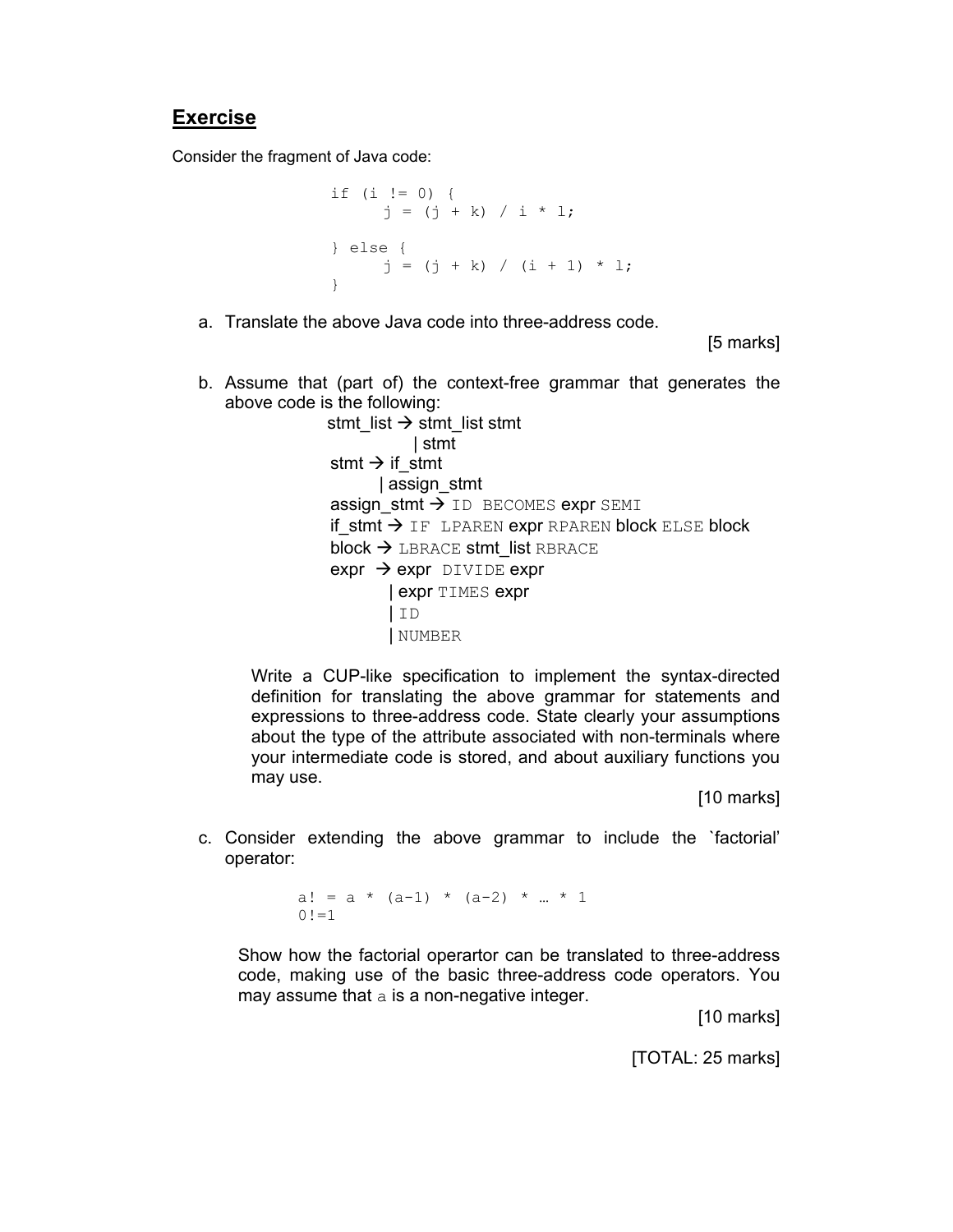1. Given the regular expression:

 $1*(00|11)0*$ 

- d. Describe (in plain English) the language denoted by the regular expression, and provide examples of strings belonging to the language. [2 marks]
- e. Construct the non-deterministic finite-state automata (NFA) for the above regular expression, and then build the deterministic finite state automata (DFA) from the NFA.

[8 marks]

f. Show the sequence of moves made by the automata in processing the input strings 100 and 010. Comment on the results.

[4 marks]

2. Regular expressions are used to specify the lexical tokens of a programming language. However, regular expressions alone may be ambiguous. Illustrate two different cases of ambiguity, and discuss how lexical analysers resolve them. [6 marks]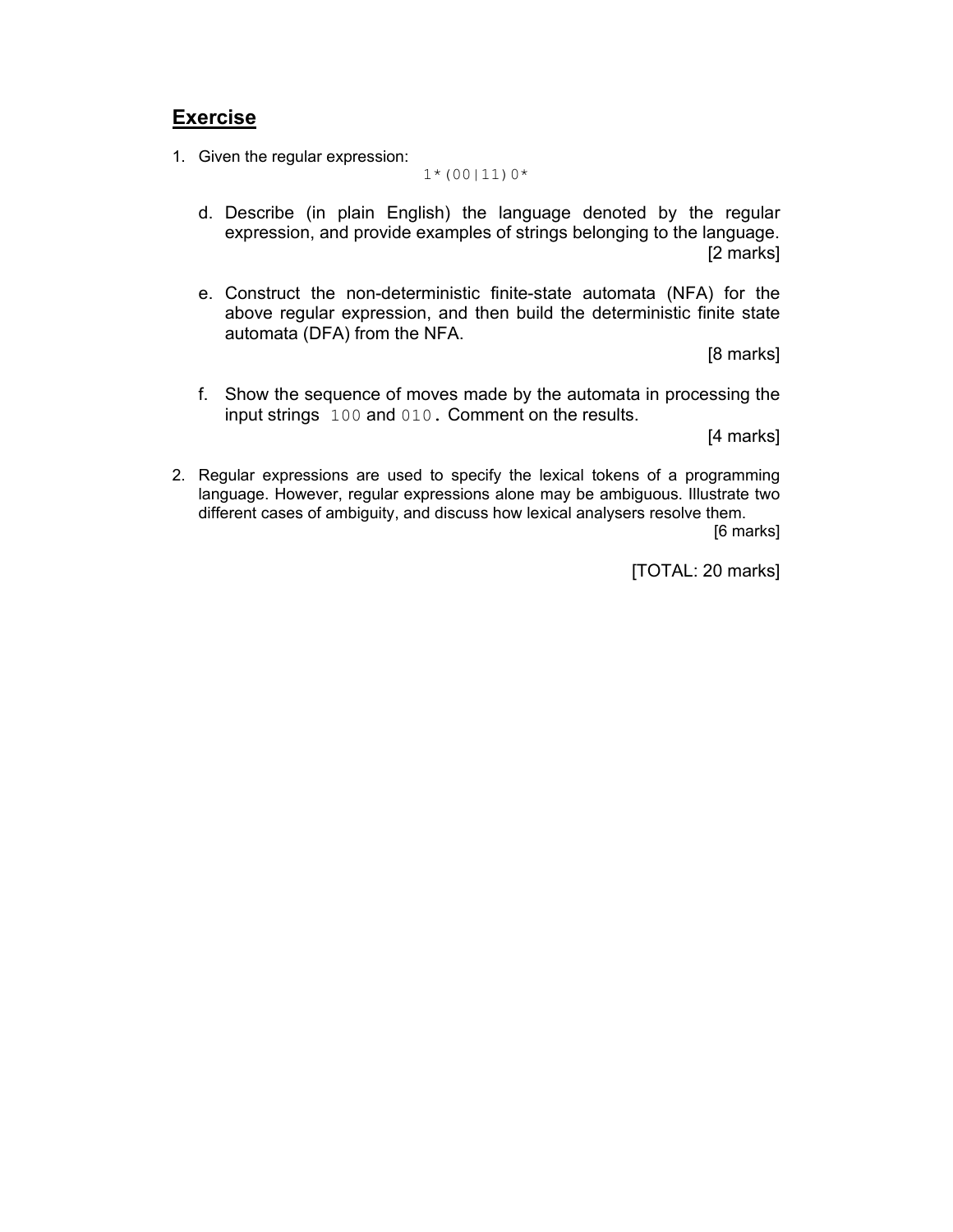Both regular expressions and context-free grammars can be used to define languages.

1. Define precisely what a regular expression is. Provide examples of regular expressions and of the languages they define.

[5 points]

2. Define precisely what a context-free grammar is. Provide examples of contextfree grammars and of the languages they define.

[5 points]

3. Demonstrate that context-free grammars are more expressive than regular expressions, by showing that any language that can be defined by a regular expression can also be defined by a context-free grammar. Hint: demonstrate by induction on the structure of a regular expression.

[10 points]

4. Provide an example of a language that can be defined using a context-free grammar but not by a regular expression.

[5 points]

[TOTAL: 25 points]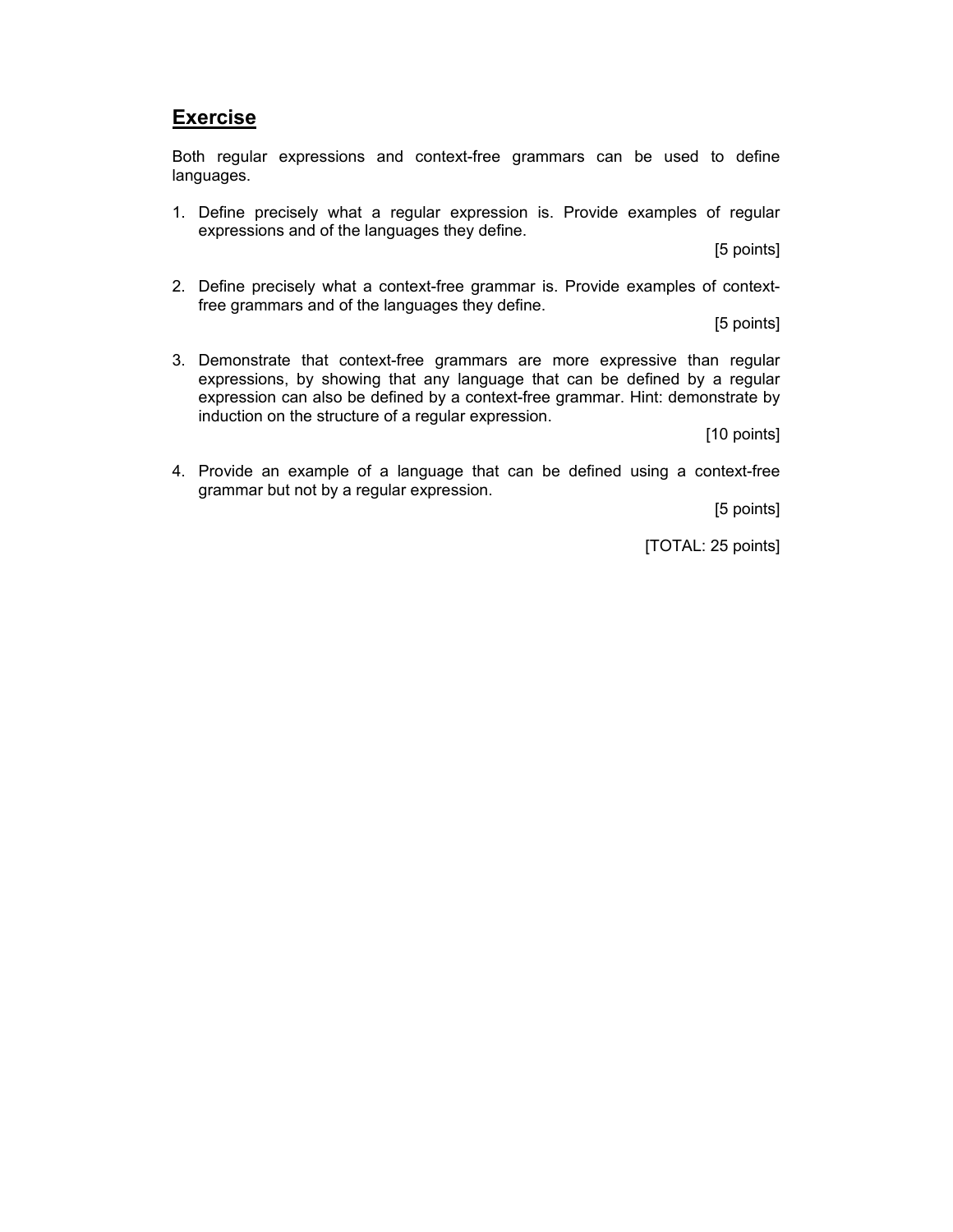Consider the following context-free grammar G that generates regular expressions:

 $S \rightarrow S S S$  $S \rightarrow S$ . S  $S \rightarrow S^*$  $S \rightarrow (S)$  $S \rightarrow a$  $S \rightarrow b$ 

where  $a \, b \,$  ( )  $\star \,$  . | are tokens, while S is a non-terminal.

1. Provide two examples of token streams that can be derived using the above grammar.

[2 marks]

2. Demonstrate that the above grammar is ambiguous, by providing two different left-most derivations for the same stream of tokens. Draw the abstract syntax trees corresponding to the two derivations and discuss their different interpretations.

[8 marks]

3. Disambiguate the above grammar; remember that the star  $*$  operator has higher precedence than the concatenation . operator and that the concatenation . operator has higher precedence than the alternation | operator. Also remember that all these operators associate to the left.

[10 marks]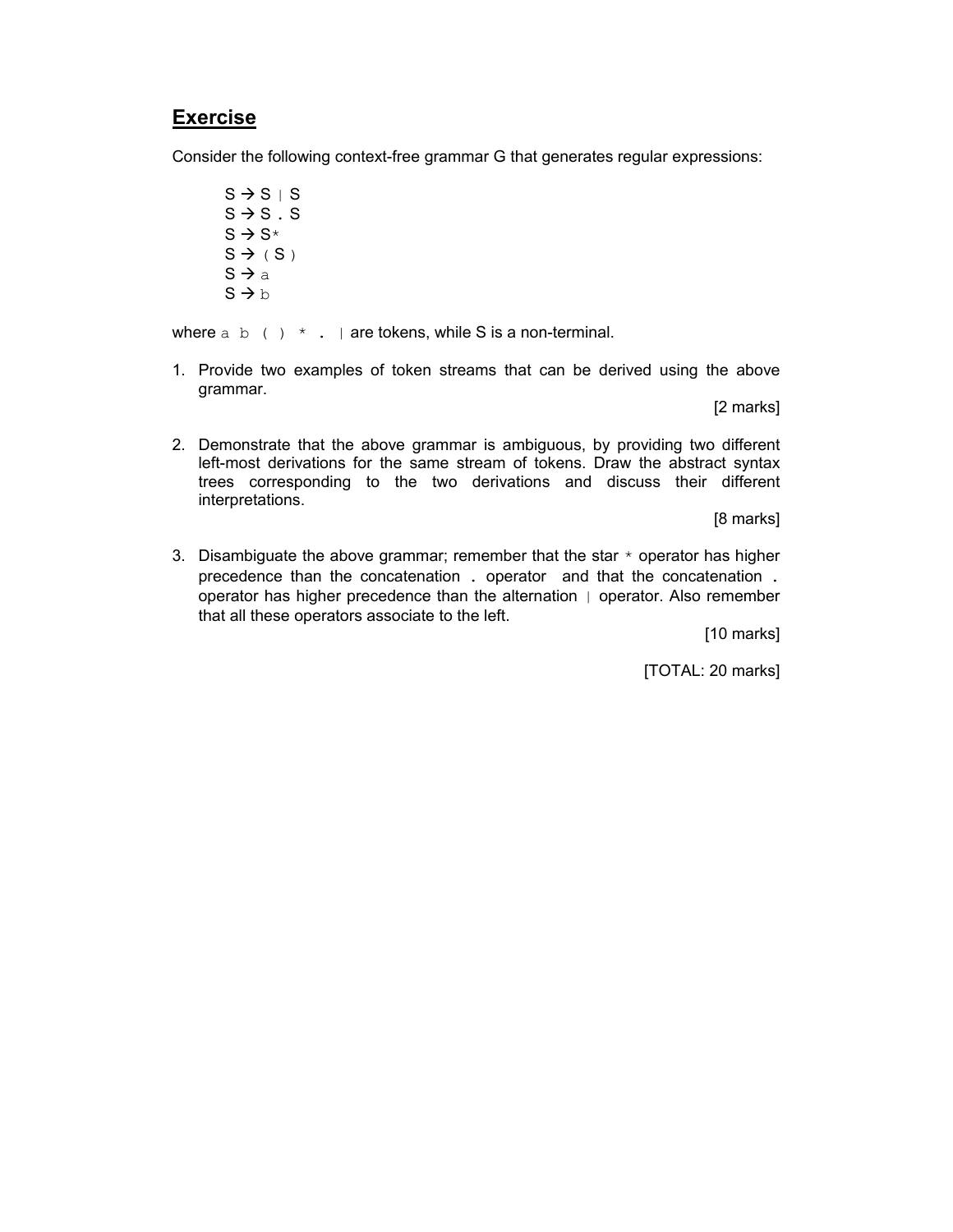The third phase of a compiler is semantic analysis.

1. Discuss concisely the two main tasks of semantic analysis.

[6 marks]

2. Consider the following fragment of java code:

```
1: public class Rectangle { 
2: int width; 
3: int height; 
4: 
5: public int perimeter () {<br>7: int p;
7: int p;<br>8: if (w)if ((width > 0) && (height >0)) {
9: int tmp = width + height; 
10: } else { 
11: int tmp=0; 
\begin{array}{ccc} 12: & & \\ 13: & & p \end{array}p = \text{tmp} * 2;14: return p; 
15: } 
16: }
```
a. Define what a lexical scope is, and provide 2 different examples taken from the code above.

[4 marks]

b. Scope semantic checks are performed by means of the information contained in a symbol table. Illustrate the content of the symbol table for the fragment of code above.

[6 marks]

c. Discuss why semantic analysis returns a scope error at line 13: what scope rule has been violated, and how does the symbol table help in detecting the error?

[4 marks]

3. Assume that lexical and syntax analysis have been performed on your input program, and that an abstract syntax tree has been created. Describe how scope semantic checks can be implemented, by means of a visit to the tree.

[5 marks]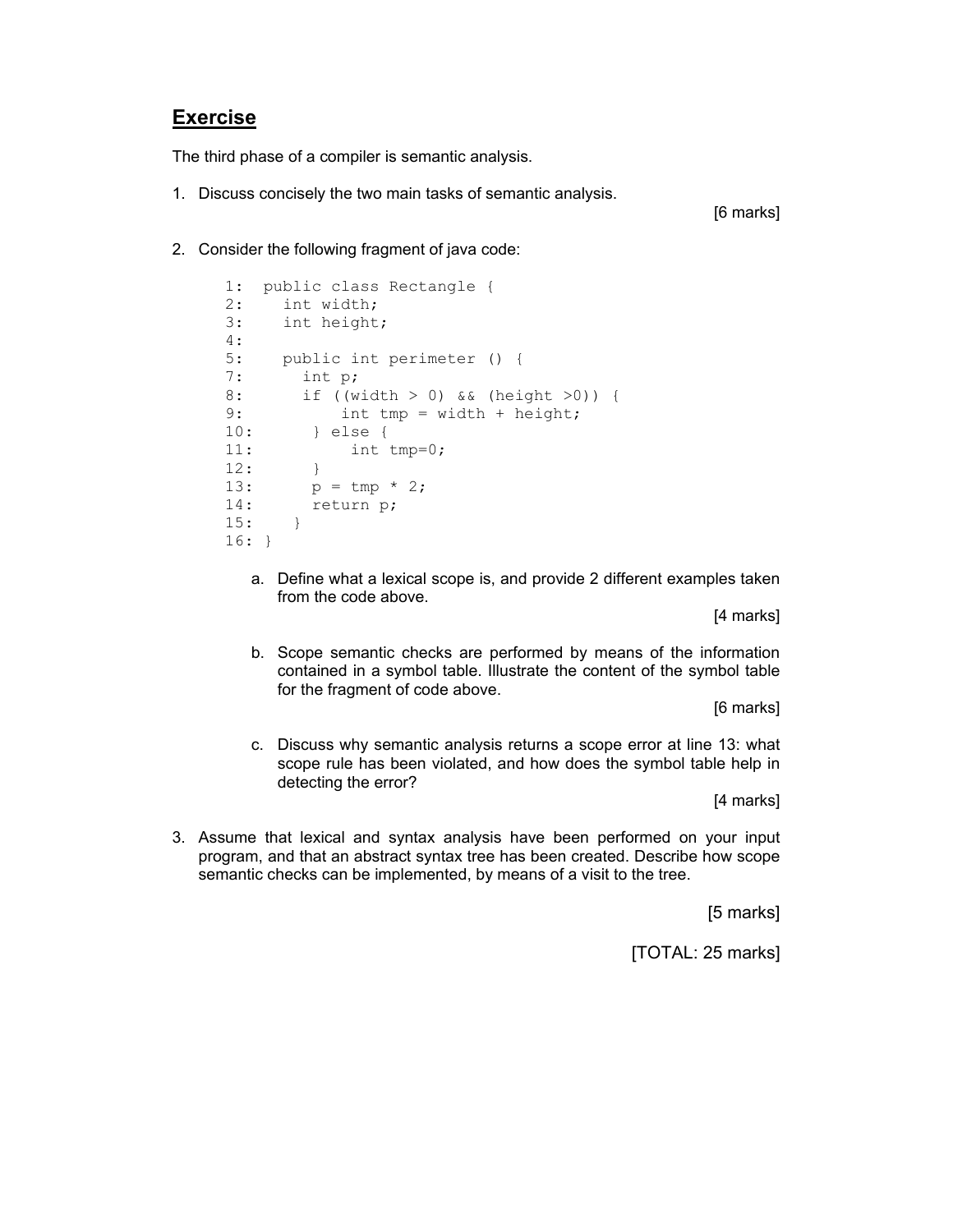- a. **Bottom-up Parsing.** Consider the following context-free grammar G:
	- S $\rightarrow$ aAd  $S \rightarrow$ aec  $S \rightarrow bAC$ S->bed

 $A \rightarrow e$ 

where S and A are non-terminals, S is the start symbol of the grammar, and  $a\,$  b

- c d e are terminals.
- **•** Demonstrate that the grammar G is not SLR.
- **Based on the result above, and without further computations, discuss whether** each of the following statements is true or false. Explain why.

*"The grammar G is LR(0)" "The grammar G is LR(1)"* 

[20 marks]

- b. **Derivations.** Given a context-free grammar G and a list of token s, you can demonstrate that s is syntactically correct by building a derivation in G for s.
	- Define what a derivation is.
	- Discuss the difference between a left-most and a right-most derivation.
	- Discuss how left-most derivations can be used to demonstrate that a grammar is ambiguous.

[10 marks]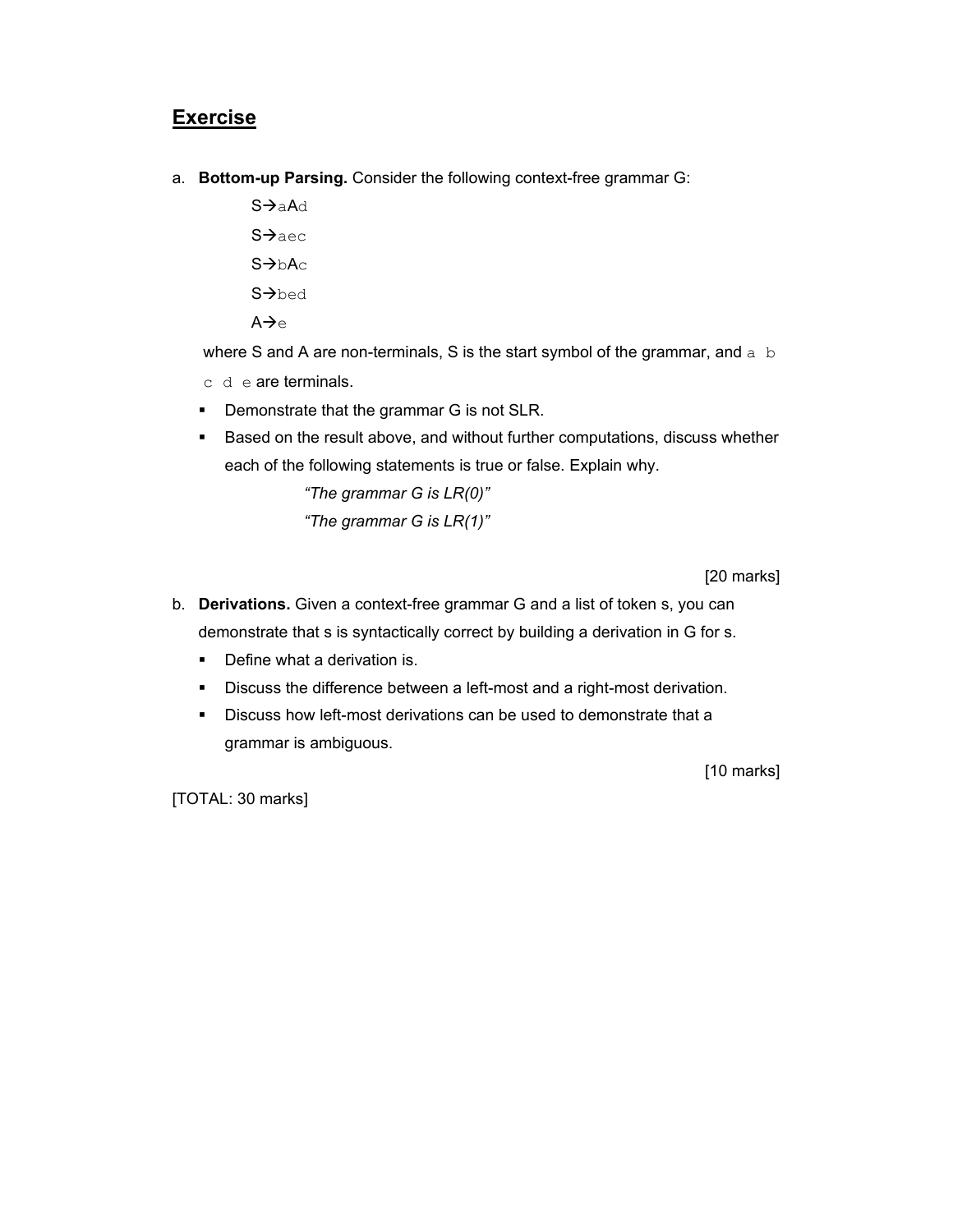- a. **Syntax Analysis.** There exist two basic techniques to perform syntax analysis: top-down and bottom-up. Illustrate similarities and differences between the two techniques focusing on:
	- The type of derivation they build, and the order in which such a derivation is constructed;
	- The classes of grammars they parse. For each class, indicate what kind of manipulations a context-free grammar must undergo to fall into these classes and why;
	- The behaviour of the parser. More specifically, indicate what kind of actions the parser may perform; illustrate briefly how the parsing table is consulted to decide the next action; summarize in a few words how the parsing table is built.

[15 marks]

- b. **Semantic Analysis.** One of the main goals of semantic analysis is scoping.
	- **Spell out the two basic rules for scope semantic checks;**
	- Discuss how scope rules can be checked by means of a hierarchy of symbol tables. In particular, discuss how the hierarchy of symbol tables solves the problem of name collision; also, explain how the hierarchy is traversed to ensure scope rules are respected and to catch potential scope errors. Refer to the fragment of code shown below to illustrate your argument;

```
public void foo() { 
                int x = 5;
                for (int i=0; i<10; i++) {
                 int x = i;
                 int y = x/5;
 } 
                 for (int i=0; i<25; i++) { 
                 x = x * y; } 
              }
```
 The construction of the symbol table and scope semantic checks can be performed in parallel, unless the language allows forward references. Illustrate with an example why it is so.

> [15 marks] [TOTAL: 30 marks]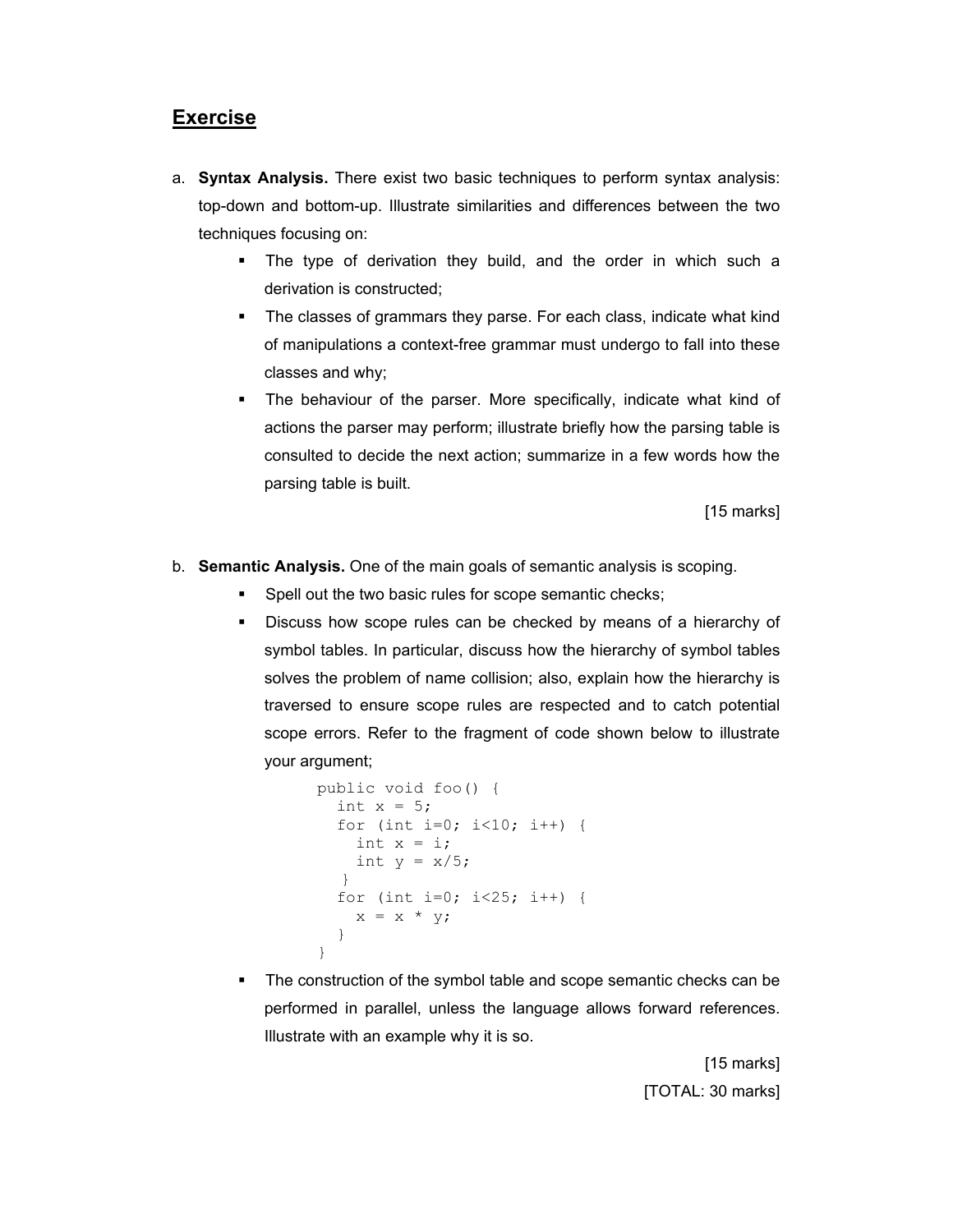**Run-time organisation.** When a routine, or an object method, is invoked, a new environment called an activation record (or frame) is created.

a. Describe in detail the typical content of an activation record.

[15 marks]

b. Illustrate the allocation scheme of activation records on an abstract machine (assume that the language does not support concurrency, so that only one activation record represents a running routine). Discuss the role of the Frame Pointer (FP) and of the Stack Pointer (SP) in this allocation scheme.

[10 marks]

c. Given the routine:

```
void A(int a) { 
     void B() { 
          print(a); 
      } 
     void C (int c) { 
         if (c==0) B(); else C(c-1);
      } 
    C(3);
}
```
- $\blacksquare$  Draw the stack of activation records that results from calling  $A(2)$ .
- For each of the activation records depicted at the previous step, illustrate where the dynamic link pointer and the static link pointer point.

[15 marks]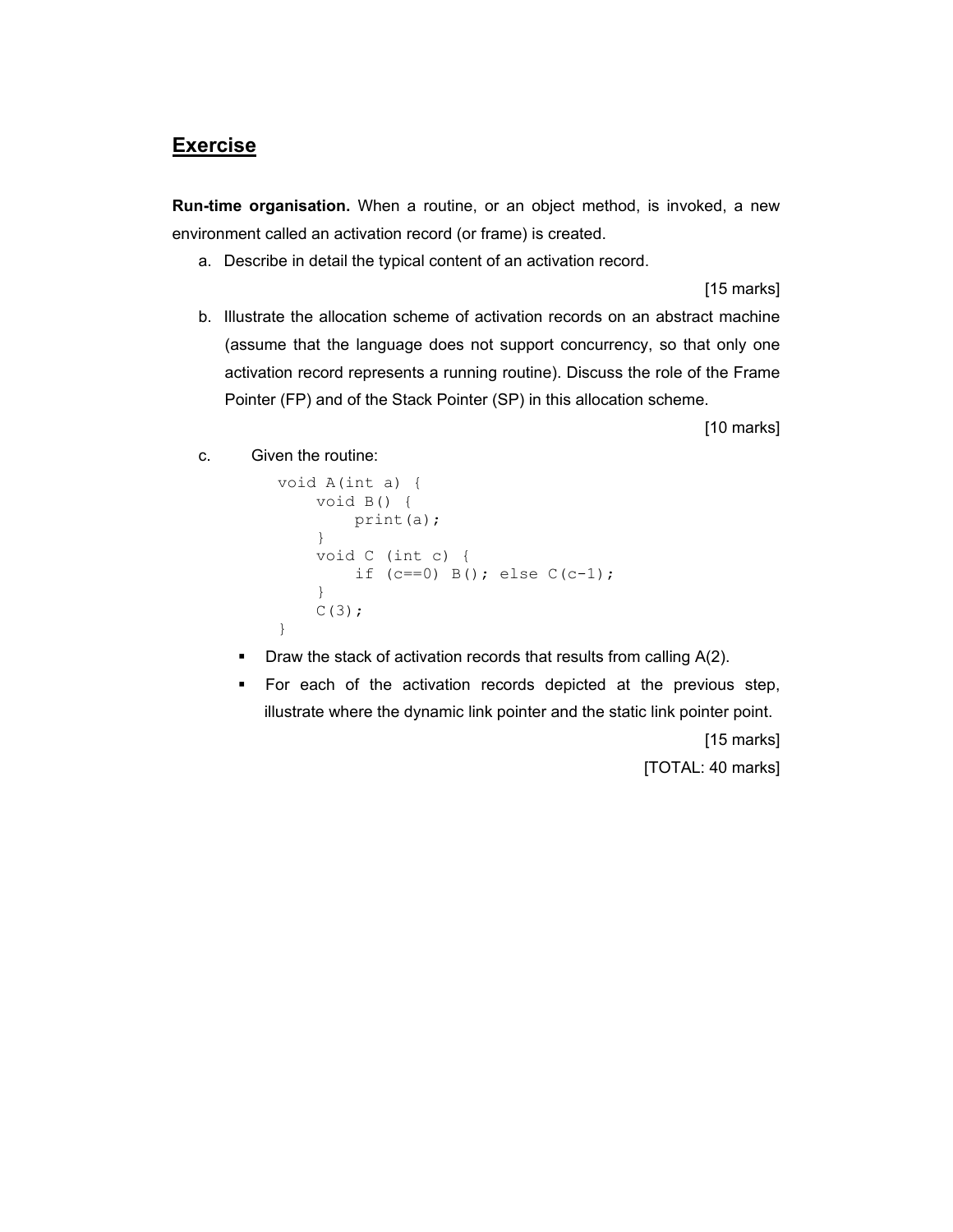**AST and Intermediate Code Generation.** The last phase of the front-end of a compiler is intermediate code generation.

a. Discuss in detail the advantages of generating intermediate code instead of immediately creating target code.

[10 marks]

b. Translate the following fragment of Java code to 3-address code.

```
a=10;while(a>0) {
     b[a-1]=a*10-7/a;a=a-1;}
```
[10 marks]

c. Assume that (part of) the grammar that generates the above code is the following:

```
stmt_list \rightarrow stmt_stmt_list
             | ε
stmt \rightarrow while_stmt
        | assign_stmt 
assign_stmt \rightarrow ID BECOMES expr SEMI
                | ID LSQUARE expr RSQUARE BECOMES expr SEMI 
while stmt \rightarrow WHILE LPAREN expr RPAREN block
block \rightarrow LBRACE stmt_list RBRACE
\text{expr} \rightarrow \text{expr} PLUS expr
         | expr TIMES expr 
         | expr MINUS expr 
          | expr DIVIDE expr 
         | expr GREATER expr 
         | ID 
         | NUMBER
```
Illustrate with a detailed UML class diagram the data structures (and their relationship) you would need to build the abstract syntax tree (AST) for programs written according to the above grammar. For each class, illustrate the instance variables you need.

> [20 marks] [TOTAL: 40 marks]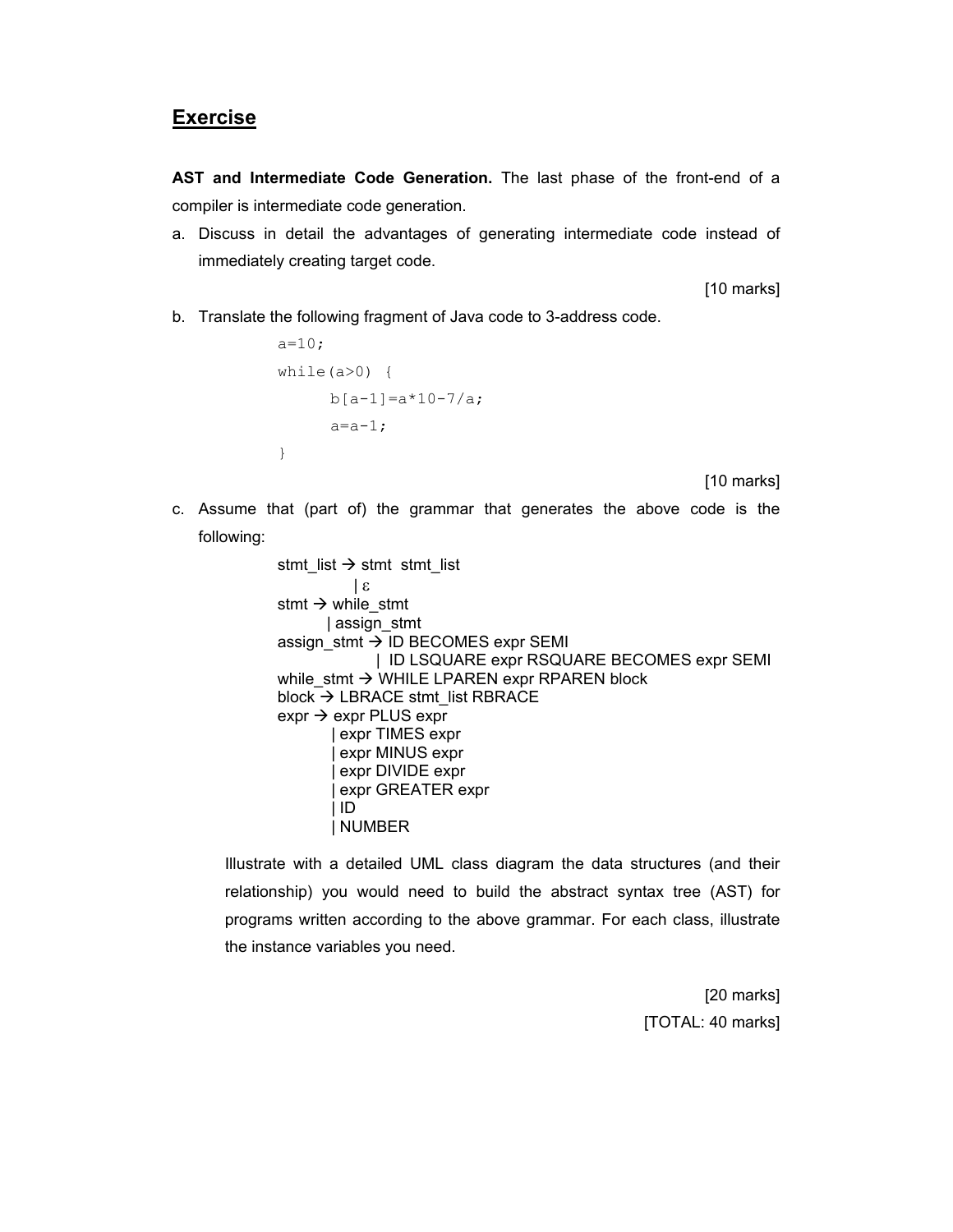a. **Semantic Analysis.** Consider the following fragment of Java code:

```
public class A { 
     int i; 
     double d; 
     public double sum(int i, double d) {return i+d;} 
     public double sum() {return i+d;} 
}
```
- $\blacksquare$  Provide a type expression for class A.
- Illustrate in detail the content of the symbol table for the fragment of code listed above. If more than one table is used, illustrate the parent-child relationship among these tables.

[15 marks]

b. **Type Checking.** Consider the following fragment of pseudo code:

```
public class MySum { 
   public int sum (int a, int b) {return a+b; }
    public double sum (double d, double f) {return d+f;} 
} 
… 
MySum m=new MySum(); 
double d1=m.sum(10, 20); (1)
double d2=m.sum(5.6, 10+7.8); (2)
int i=m.sum(5+6,7); (3)
```
List the type rules that a plausible type checker would check when dealing with statements (1), (2) and (3). For each statement, state also whether the type checker would fire a type checking error and why.

> [15 marks] [TOTAL: 30 marks]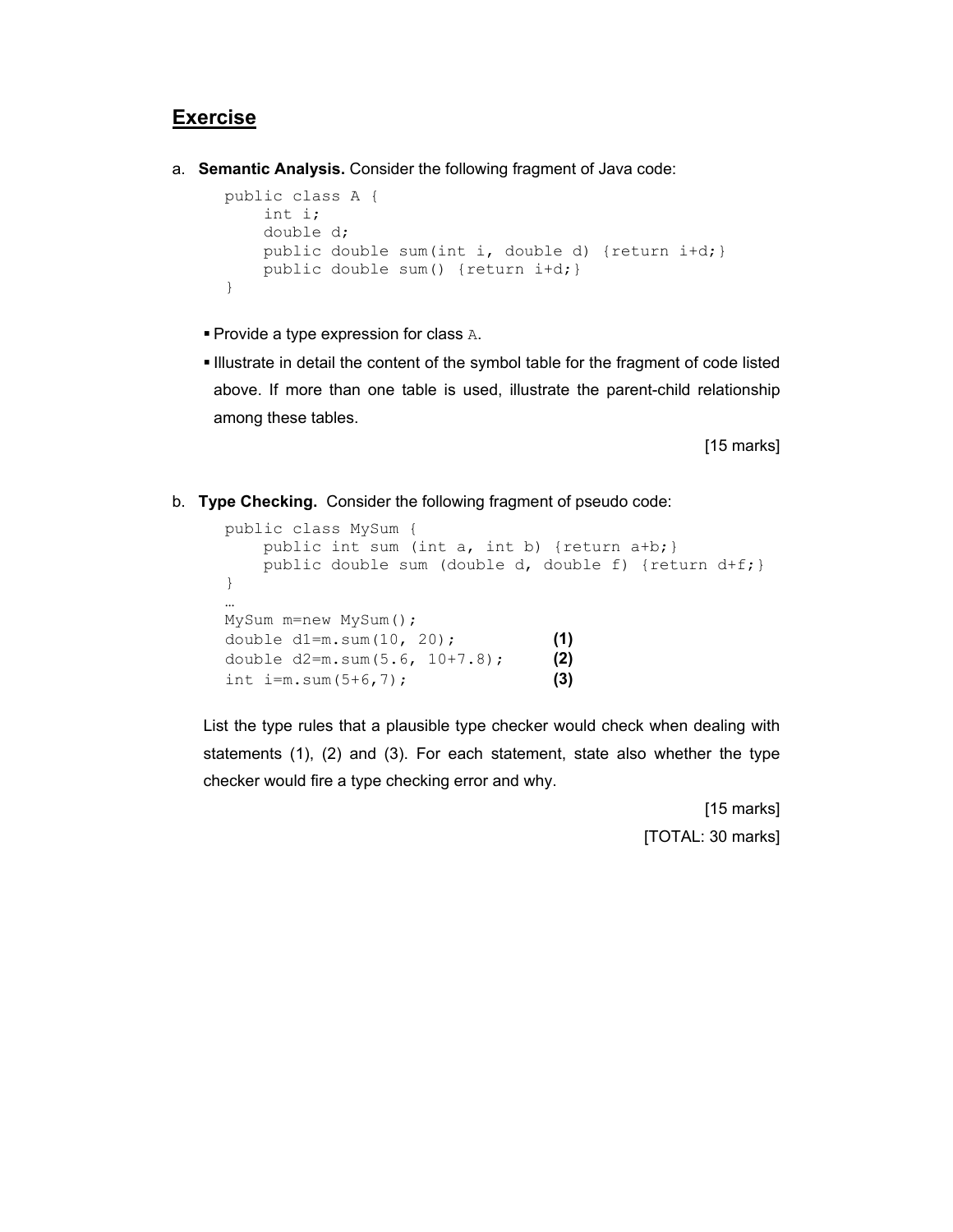- a. **Parameters Passing.** When a routine, or an object method, is invoked, parameters can be passed in one of 4 possible ways: call-by-value, call-byreference, call-by-name, copy-restore.
	- Describe in detail how each of these techniques work. Illustrate what information is placed in the parameters space of the activation record upon routine invocation.
	- For each technique, illustrate what  $print(a)$  and  $print(b)$  would print after calling  $swap(a,b)$  in the pseudo code below.

```
void swap(int i,int j) { 
    int tmp=i; 
   i=1; j=tmp; 
} 
… 
int a=10; 
int b=20; 
swap(a,b); 
print(a); 
print(b);
```
[20 marks]

b. **Activation Records.** Given the routine:

```
void A(int a) { 
     void B() { 
         print(a); 
     } 
     void C (int c) { 
           void D (int d) { 
               if (d==0) B(); else C(d-1);
 } 
           D(c);
     } 
    C(3);
}
```
- Draw the stack of activation records that results from calling  $A(5)$ .
- For each of the activation records depicted at the previous step, illustrate where the dynamic link pointer and the static link pointer point.
- **Briefly describe static and dynamic link pointers. Discuss why it is important to** maintain these pointers (what are they used for at run-time?).

[20 marks] [TOTAL: 40 marks]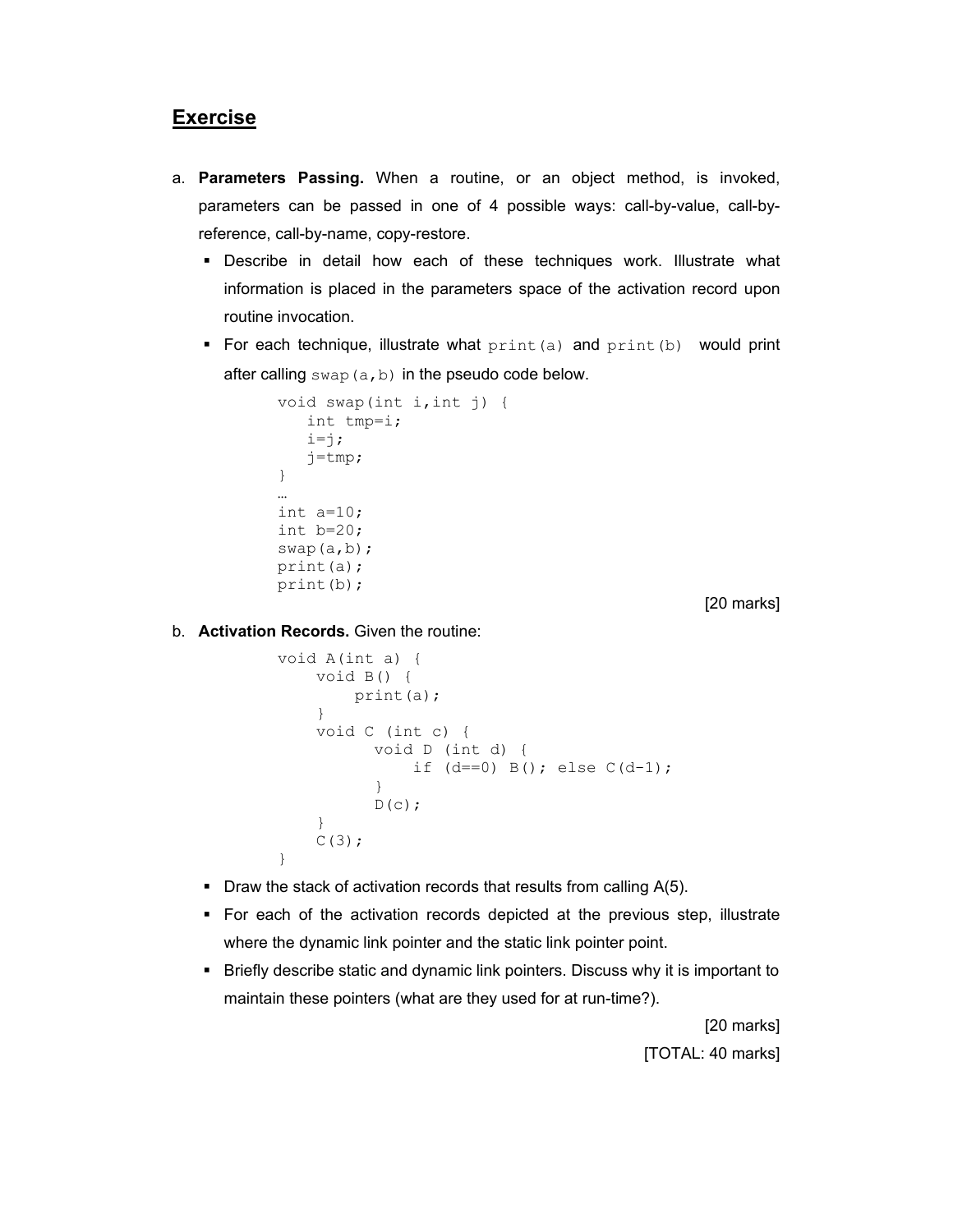a. **Intermediate Code Generation.** The last phase of the front-end of a compiler is intermediate code generation. Translate the following fragment of Java code to 3 address code.

```
if(a>b) {
      if (b!=10) {
            c[a-b] = a+5*b-10; } else { 
            c[10]=a*b; } 
}
```
[10 marks]

b. **AST.** Consider the following grammar for variable declarations:

```
<VarDecList> > <SingleVarDec> <VarDecList>
               | ε 
<SingleVarDec> → <BasicTypeDecl>
              | <ArrayTypeDecl> 
<BasicTypeDecl> <NameType> ID ; 
              | \leqNameType> ID = \leqExpr> ;
\leqArrayTypeDecl> \rightarrow \leqNameType> [ INTNUM ] ID ;
                 | <NameType> [ INTNUM ] ID = [ <Expr> <ExprList> ];
\leqNameType> \rightarrow int | float | bool
\leExprList> \rightarrow , \leExpr> \leExprList>
       \mathbf{g}<Expr> \rightarrow ID | INTNUM
```
**Illustrate with a detailed UML class diagram the data structures (and their** relationships) you would need to build the abstract syntax tree (AST) for variable declarations written according to the above grammar. For each class, illustrate the instance variables you need.

[20 marks]

 According to the data structures defined above, illustrate the AST for the following declaration: int[3] intArray = [10,20,30];

[10 marks]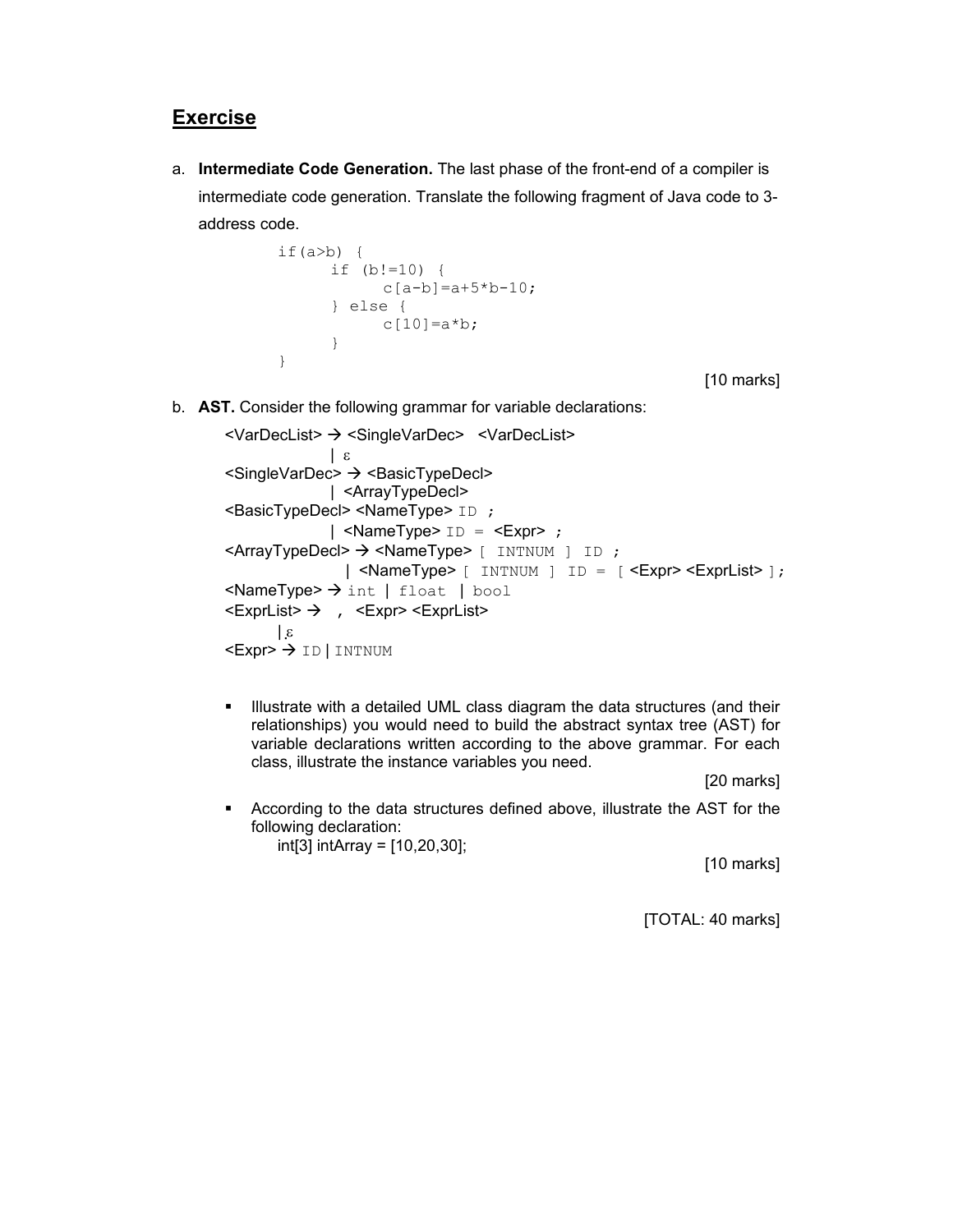1. Translate the following fragment of code to 3-address code:

while (a\*b < 100 && a/b>=c || d)  $a = a - 1/2 \times 3$ ;

[10 marks]

- 2. Provide a 3-address code translation scheme for the following statements and operators:
	- a. Repeat-until

repeat { <body> } until ( <expr> )

whose meaning is: repeat <br/>body> as long as <expr> is false. Stop when <expr> evaluates to true.

b. Exponentiation operator

 $a^b = a^* a^* ... * a$  (b times)

You may assume that a,b are positive integers

[10 marks]

3. There exist three different ways to implement three-address statements. Name them, illustrate their characteristics, and discuss their strengths and limitations.

> [10 marks] [TOTAL: 30 marks]